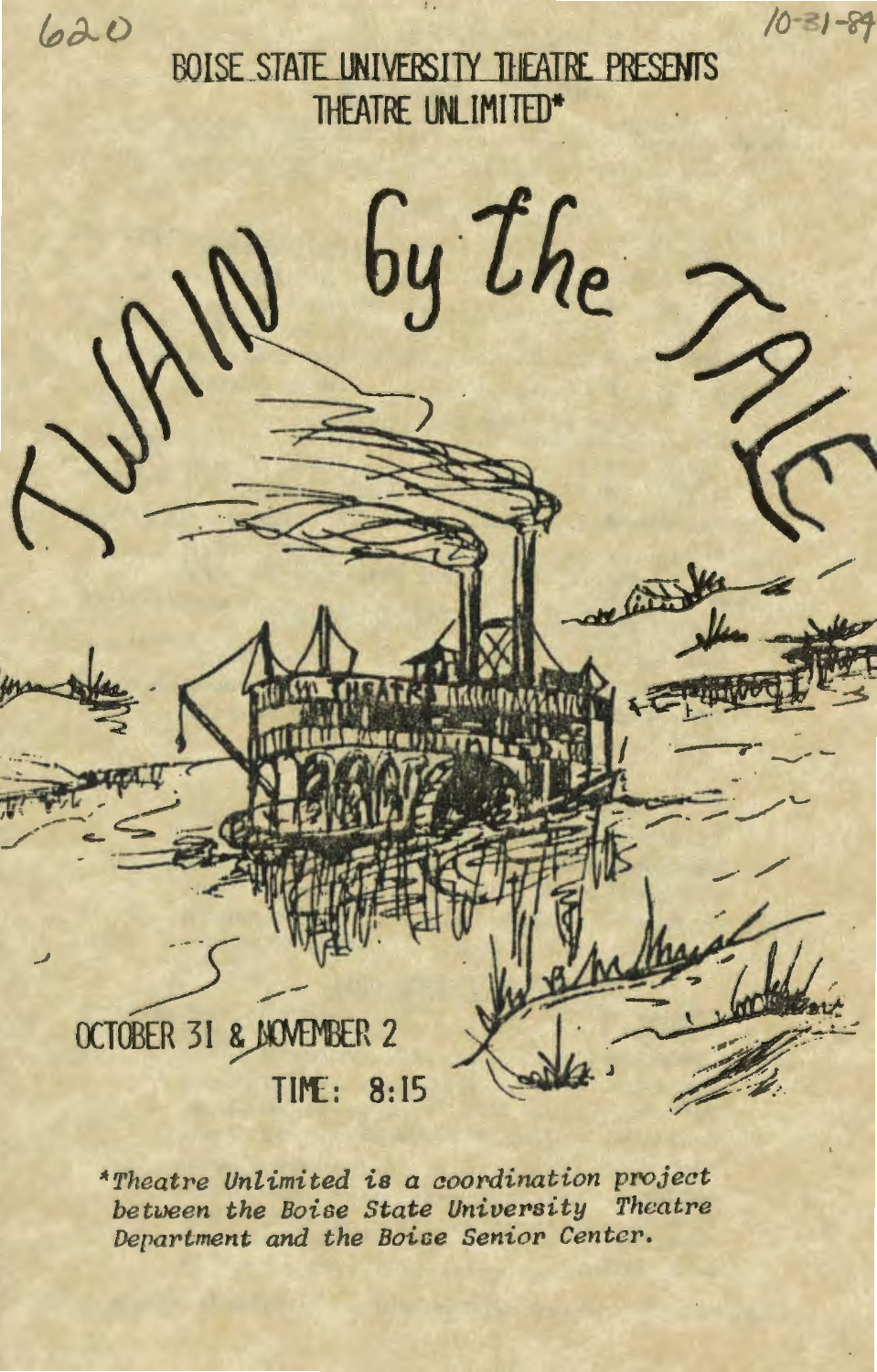# **BOISE STATE UNIVERSITY DEPARTMENT OF THEATRE ARTS** presents

# TWAIN BY THE TALE

Oct 31 and Nov 3, 8:15 pm Morrison CenterStage II

SCENES AND CAST.....LISTED in ORDER of APPEARANCE

### MISSISSIPPI BREAKS

|  |  |  |  |  |  |  |  |  |  | Actress # 1 Lois Richards   |
|--|--|--|--|--|--|--|--|--|--|-----------------------------|
|  |  |  |  |  |  |  |  |  |  | Mark TwainJim Femrite       |
|  |  |  |  |  |  |  |  |  |  | Actress # 2Velma Benedict   |
|  |  |  |  |  |  |  |  |  |  |                             |
|  |  |  |  |  |  |  |  |  |  | Actress # 3 Kay Peterson    |
|  |  |  |  |  |  |  |  |  |  | $Action$ $\# 3$ Anne Wiench |

### NOAH AND THE BUREAUCRACY

Actress # 4..................Anne Wiench Actor # 4...............Joanne Stone Actress # 5.................. Kay Peterson Noah...........................Bob Greer Bureaucrat ••••• Margaret Montrose Stigers

A PAGE FROM A CALIFORNIA ALMANAC

Actress •••••••••••••••••••••• Anne Wiench Editor • •••••••••••••••••••••••• Bob Greer Mark TWain ••••••••••••••••••• Jim Femrite

## (INTER MISS I 0 N)

ANSWER TO CORRESPONDENCE

| Disappointed SuitorBryon Owens |  |
|--------------------------------|--|
| Mark TwainJim Femrite          |  |
| MotherAnn de Veuve             |  |
| Dowager Kay Peterson           |  |
| InterviewerIois Richards       |  |

### THE GREAT FRENCH DUEL

| Actress # 4Ann de Veuve |  |
|-------------------------|--|
| Gambetta Allen          |  |
| AmericanTim Suchy       |  |
| DuboisBryon Owens       |  |
|                         |  |
| PolicemanAnne Wiench    |  |
| LoaderBob Greer         |  |
| VillagerPaul Case       |  |
| CoquetteVelma Benedict  |  |
| Mark TwainJim Femrite   |  |

Produced by special arrangement with Baker's Plays, Boston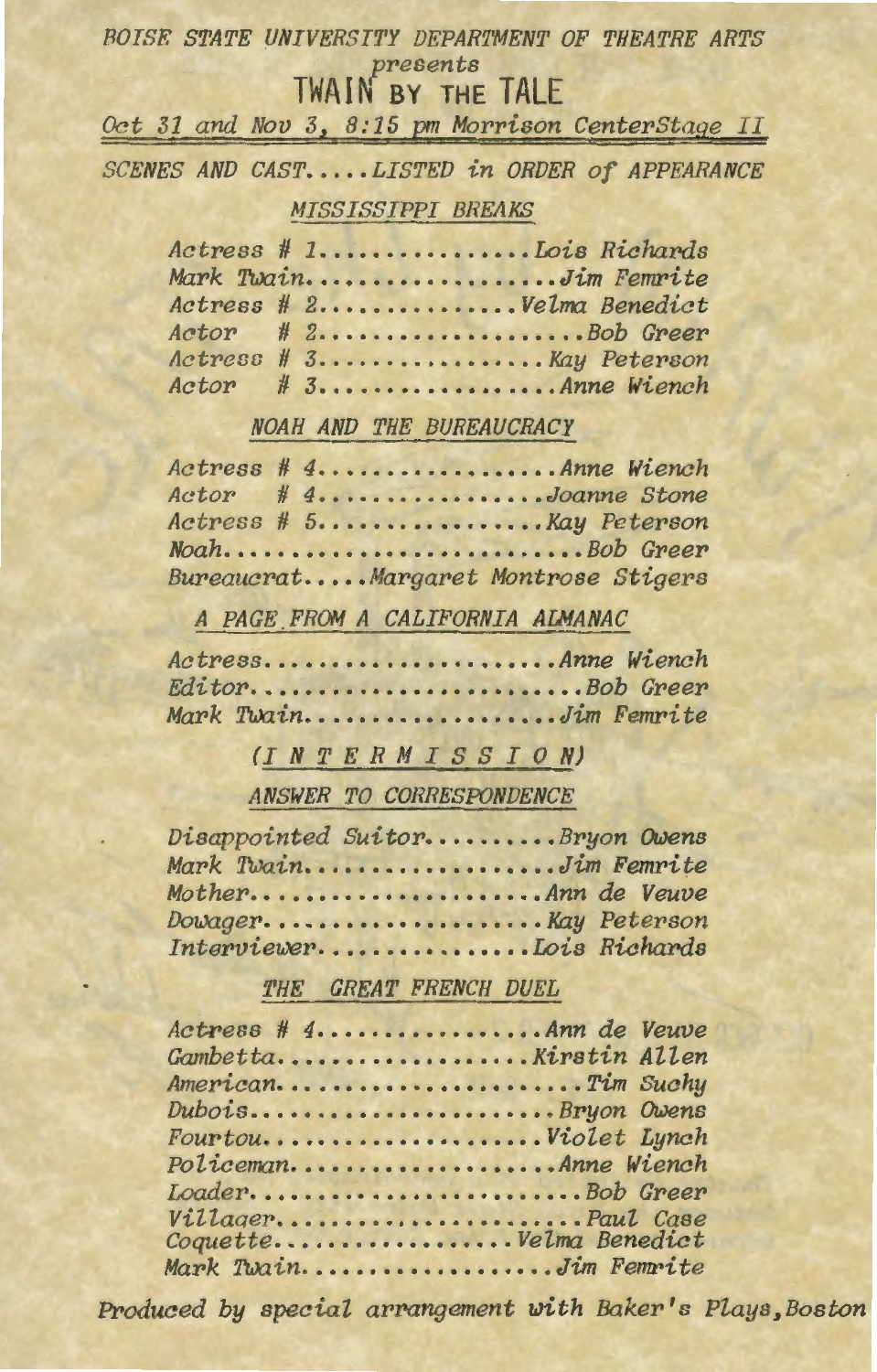# **PRODUCTION STAFF**

| Scene DesignSteve Buss                 |                |
|----------------------------------------|----------------|
| Costumes byAnn de Veuve                |                |
| Costume SupervisorNancy Berger         |                |
|                                        |                |
| Technical DirectorChris Anderson       |                |
| SoundJohn Hocking                      |                |
|                                        |                |
| Stage ManagerTim Suchy                 |                |
| Assistant DirectorAngela Johnson       |                |
| House SupervisorWilliam E. Shankweiler |                |
| House ManagerMichele Miller            |                |
| Box OfficeMargarita DeLeon-Guerrero    |                |
|                                        | Carol Spafford |

# **PRODUCTION CREW**

*SE'l'TING ?A 117 Students* 

*COSTUMES Nancy Berger (head)* 

*Ann de Veuve* 

# *LIGHTING*

*Violet Lynch Ann Marie ·McNarb, Board Operator* 

# *PROPERTIES*

*Ann de Veuve Tim Suchy* 

*SOUND* 

*John Hocking*